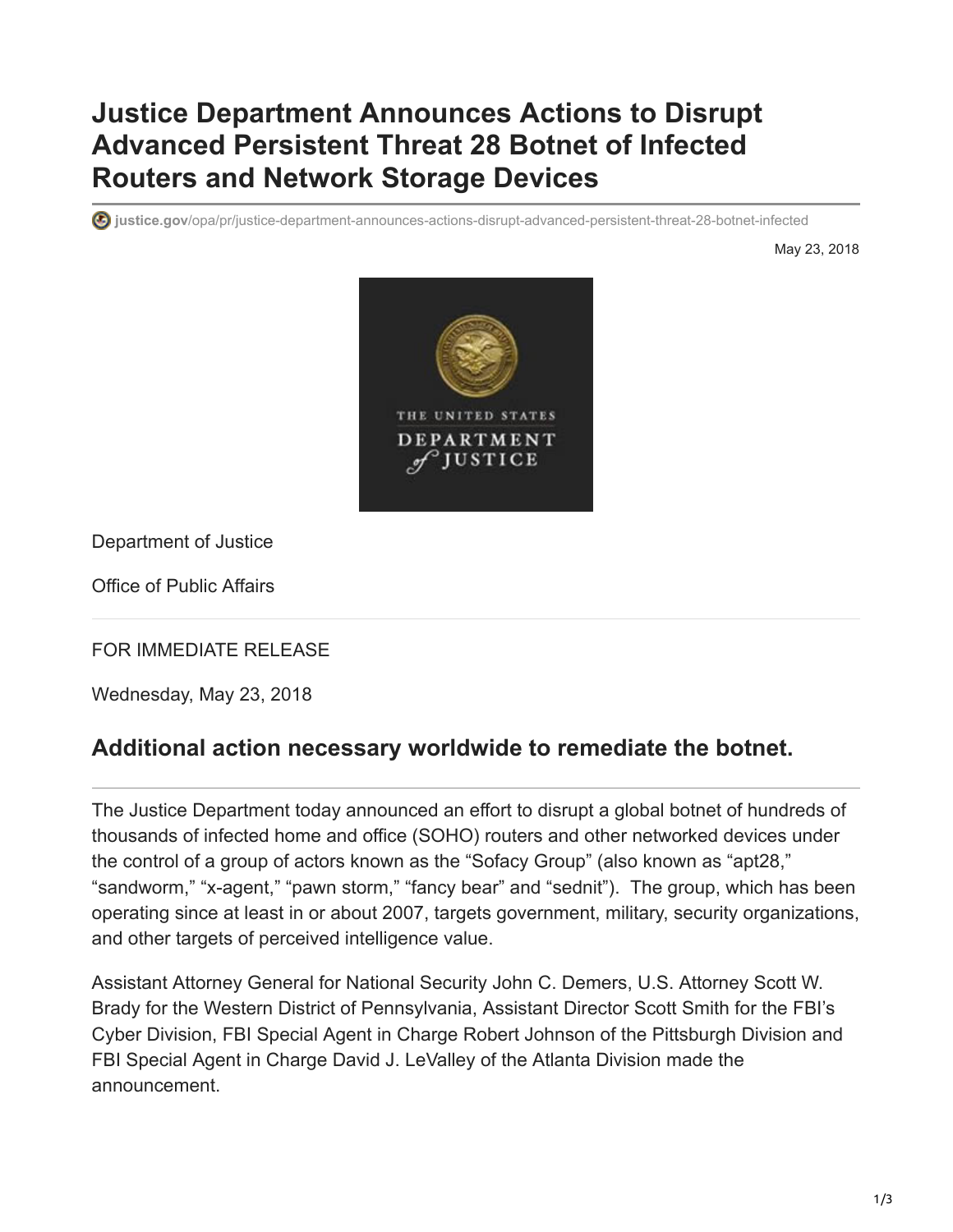"The Department of Justice is committed to disrupting, not just watching, national security cyber threats using every tool at our disposal, and today's effort is another example of our commitment to do that," said Assistant Attorney General Demers. "This operation is the first step in the disruption of a botnet that provides the Sofacy actors with an array of capabilities that could be used for a variety of malicious purposes, including intelligence gathering, theft of valuable information, destructive or disruptive attacks, and the misattribution of such activities."

"The United States Attorney's Office will continue to aggressively fight against threats to our national security by criminals, no matter who they work for" said U.S. Attorney Brady. "This court-ordered seizure will assist in the identification of victim devices and disrupts the ability of these hackers to steal personal and other sensitive information and carry out disruptive cyber attacks. We will be relentless in protecting the people of Western Pennsylvania - from international corporations to local businesses to the elderly - from these threats."

"Today's announcement highlights the FBI's ability to take swift action in the fight against cybercrime and our commitment to protecting the American people and their devices," said Assistant Director Scott Smith. "By seizing a domain used by malicious cyber actors in their botnet campaign, the FBI has taken a critical step in minimizing the impact of the malware attack. While this is an important first step, the FBI's work is not done. The FBI, along with our domestic and international partners, will continue our efforts to identify and expose those responsible for this wave of malware."

"The FBI will not allow malicious cyber actors, regardless of whether they are statesponsored, to operate freely," said FBI Special Agent in Charge Bob Johnson. "These hackers are exploiting vulnerabilities and putting every American's privacy and network security at risk. Although there is still much to be learned about how this particular threat initially compromises infected routers and other devices, we encourage citizens and businesses to keep their network equipment updated and to change default passwords."

"This action by the FBI, DOJ, and our partners should send a clear message to our adversaries that the U.S. Government will take action to mitigate the threats posed by them and to protect our citizens and our allies even when the possibility of arrest and prosecution may not be readily available," said FBI Special Agent in Charge David J. LeValley. "As our adversaries' technical capabilities evolve, the FBI and its partners will continue to rise to the challenge, placing themselves between the adversaries and their intended victims."

The botnet, referred to by the FBI and cyber security researchers as "VPNFilter," targets SOHO routers and network-access storage (NAS) devices, which are hardware devices made up of several hard drives used to store data in a single location that can be accessed by multiple users. The VPNFilter botnet uses several stages of malware. Although the second stage of malware, which has the malicious capabilities described above, can be cleared from a device by rebooting it, the first stage of malware persists through a reboot, making it difficult to prevent reinfection by the second stage.